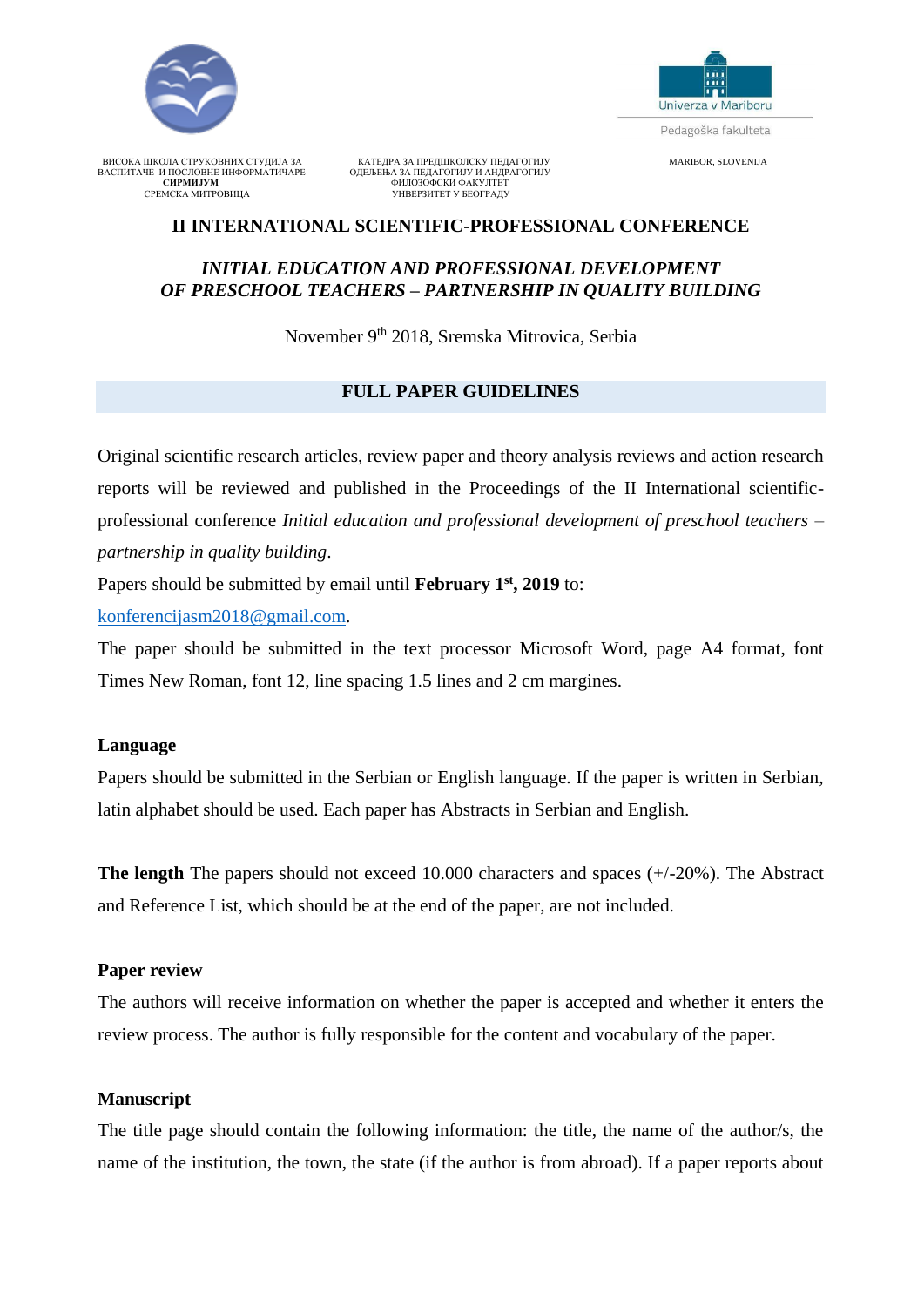

Univerza v Mariboru Pedagoška fakulteta

ВИСОКА ШКОЛА СТРУКОВНИХ СТУДИЈА ЗА КАТЕДРА ЗА ПРЕДШКОЛСКУ ПЕДАГОГИЈУ МА КЛЕДО МА ПРАВО МА ПРАВО МА ПРАВОР МА П<br>ВАСПИТАЧЕ И ПОСЛОВНЕ ИНФОРМАТИЧАРЕ ОДЕЉЕЊА ЗА ПЕДАГОГИЈУ И АНДРАГОГИЈУ ВАСПИТАЧЕ И ПОСЛОВНЕ ИНФОРМАТИЧАРЕ ОДЕЉЕЊА ЗА ПЕДАГОГИЈУ И АНДРАГОГИЈУ **СИРМИЈУМ** ФИЛОЗОФСКИ ФАКУЛТЕТ СРЕМСКА МИТРОВИЦА УНВЕРЗИТЕТ У БЕОГРАДУ

the work in scientific-research projects, the essential information about the project should be given in a footnote following the title. All pages should be numbered in the lower left corner. **The title**. The title should be concise, precisely formulated, in bold capital letters. Abstract with key words should be on the same page.

**Abstract.** An abstract should contain 250-300 words and contain the following elements: the research problem, the aims of the research, method, results and conclusion. The data treatment and statistical analysis should be clearly laid out. 3 to 5 key words should be indicated.

**The structure of a paper** Research papers should be written according to IMRAD guidelines. The paper should include: Introduction, Method, Discussion, Conclusion, References and Appendix. The structure of a review paper or theory analysis should be adequate to the nature of the theme

**The headings and sub-headings** of the sections should be formulated precisely, centered and in capital letters. The headings and sub-headings should not be numerically denoted.

**Tables and graphs.** If a text contains tables and/or graphs, each table or graph should be numerically denoted with a clearly and precisely formulated title in italics.. All abbreviations in the tables and graphs must be explained. The explanations (legend) should be given under the table or graph. Tables should be presented in Microsoft Word, line spacing 1 line. If the work contains graphs, they should be given in a program that is compatible with Word, so it is possible to manipulate them further - reduce, increase, and so on.

**References.** The references/bibliography should be stated according to the APA Citation Style – American Psychological Association). The reference list should contain all of the literature mentioned in the manuscript. All references should be given at the end of the text in an alphabetical order. References within the text should contain: the author's surname, the year of publication of the used source and the number of the page if a citation is used. If there are only two authors, both should be written in brackets, but if there are more than two then the surname of the first author is given and the abbreviation ''i sar.'' (for the authors from Serbian speaking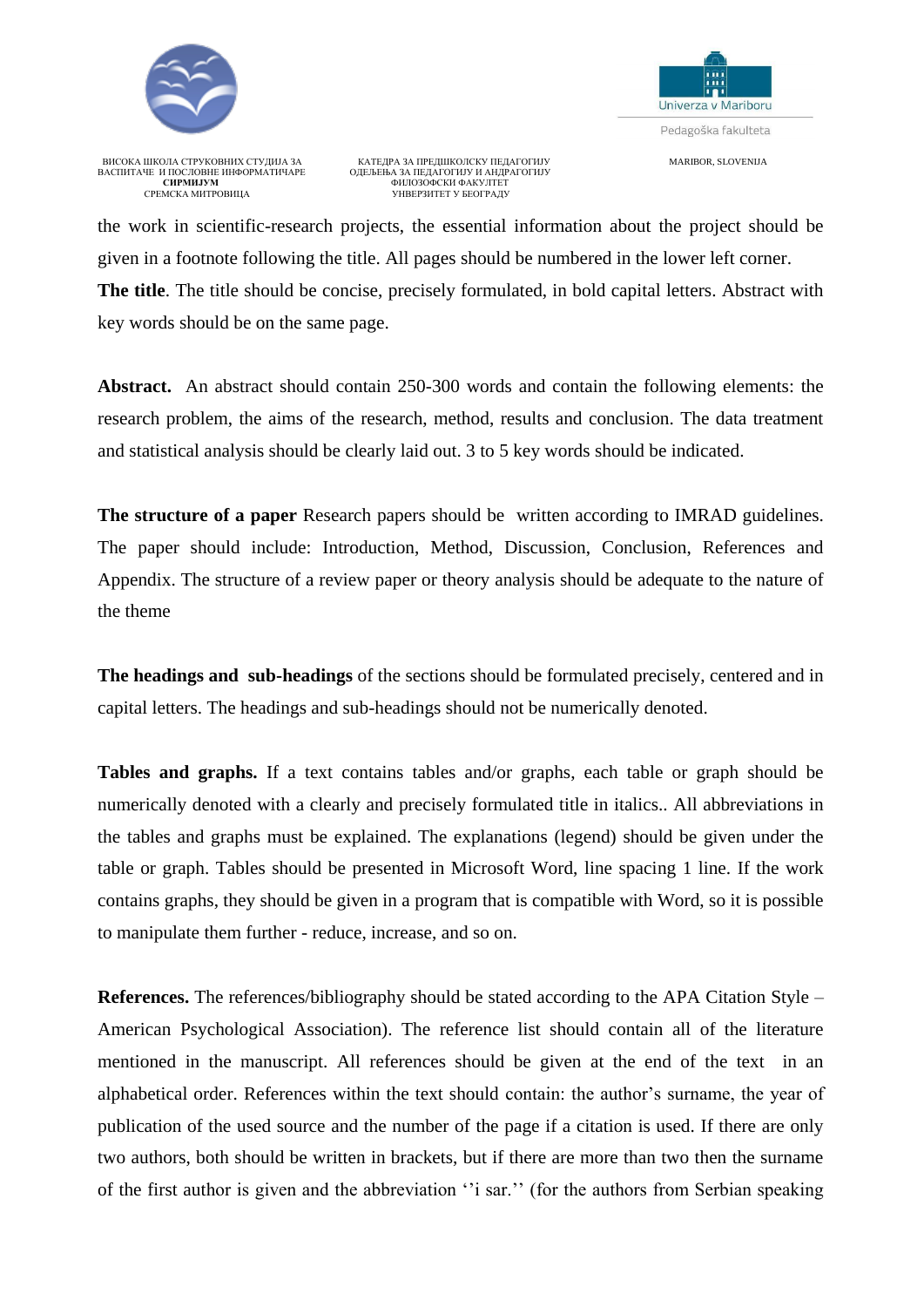



ВИСОКА ШКОЛА СТРУКОВНИХ СТУДИЈА ЗА КАТЕДРА ЗА ПРЕДШКОЛСКУ ПЕДАГОГИЈУ МАКВОR, SLOVENIJA<br>ВАСПИТАЧЕ И ПОСЛОВНЕ ИНФОРМАТИЧАРЕ ОДЕЉЕЊА ЗА ПЕДАГОГИЈУ И АНДРАГОГИЈУ ВАСПИТАЧЕ И ПОСЛОВНЕ ИНФОРМАТИЧАРЕ ОДЕЉЕЊА ЗА ПЕДАГОГИЈУ И АНДРАГОГИЈУ **СИРМИЈУМ** ФИЛОЗОФСКИ ФАКУЛТЕТ СРЕМСКА МИТРОВИЦА УНВЕРЗИТЕТ У БЕОГРАДУ

regions) or ''et al.'' (for foreign authors) The Reference List at the end of the paper should not be numerically denoted. The notes for citing the references of the used literature at the end of the paper:

**Book:** the reference should contain the surname and name initials of the author, the year of publication, the title (in italics), the place and name of the publisher.

Polovina, N. i Pavlović, J. (2010). *Teorija i praksa profesionalnog razvoja nastavnika*. Beograd: Institut za pedagoška istraživanja.

#### **A chapter in a book:**

Lazarević, D. (2003). Udžbenik i uvažavanje različitosti: oslonci u kritičkom i kreativnom mišljenju. U Ј. Šefer, S. Maksić i S. Јоksimović (ur.), *Uvažavanje različitosti i obrazovanje* (str. 40–70). Beograd: Institut za pedagoška istraživanja.

**Journal article**: the reference contains the family names and name initials of all authors (the year of publication – in brackets), the title of the article, full name of the journal (italics), volume (year) number, pages and DOI number.

If there is no DOI number, it should be cited in the following way: Plomin, R. & Walker, S. О. (2003). Annual review: Genetics and Educational Psychology. *British Journal of Educational Psychology*, Vol. 73, 315-328.

Sillick, T. J. & Schutte, N. S. (2006). Emotional Intelligence and Self-Esteem Mediate between Perceived Early Parental Love and Adult Happinesss. *E-journal of Applied Psychology*, Vol. 2, No. 2, 38–48. Retrieved October 23, 2009 from the World Wide Web <http://ojs.lib.swin.edu.au/index.php/ejap>

### **A paper published in a journal with DOI number**

Stanković, D. (2011). Školsko razvojno planiranje u Srbiji: kako ga vrednuju nastavnici. *Zbornik Instituta za pedagoška istraživanja*, God. 43, Br. 1, 25–40. DOI: 10.2298/ZIPI1101025S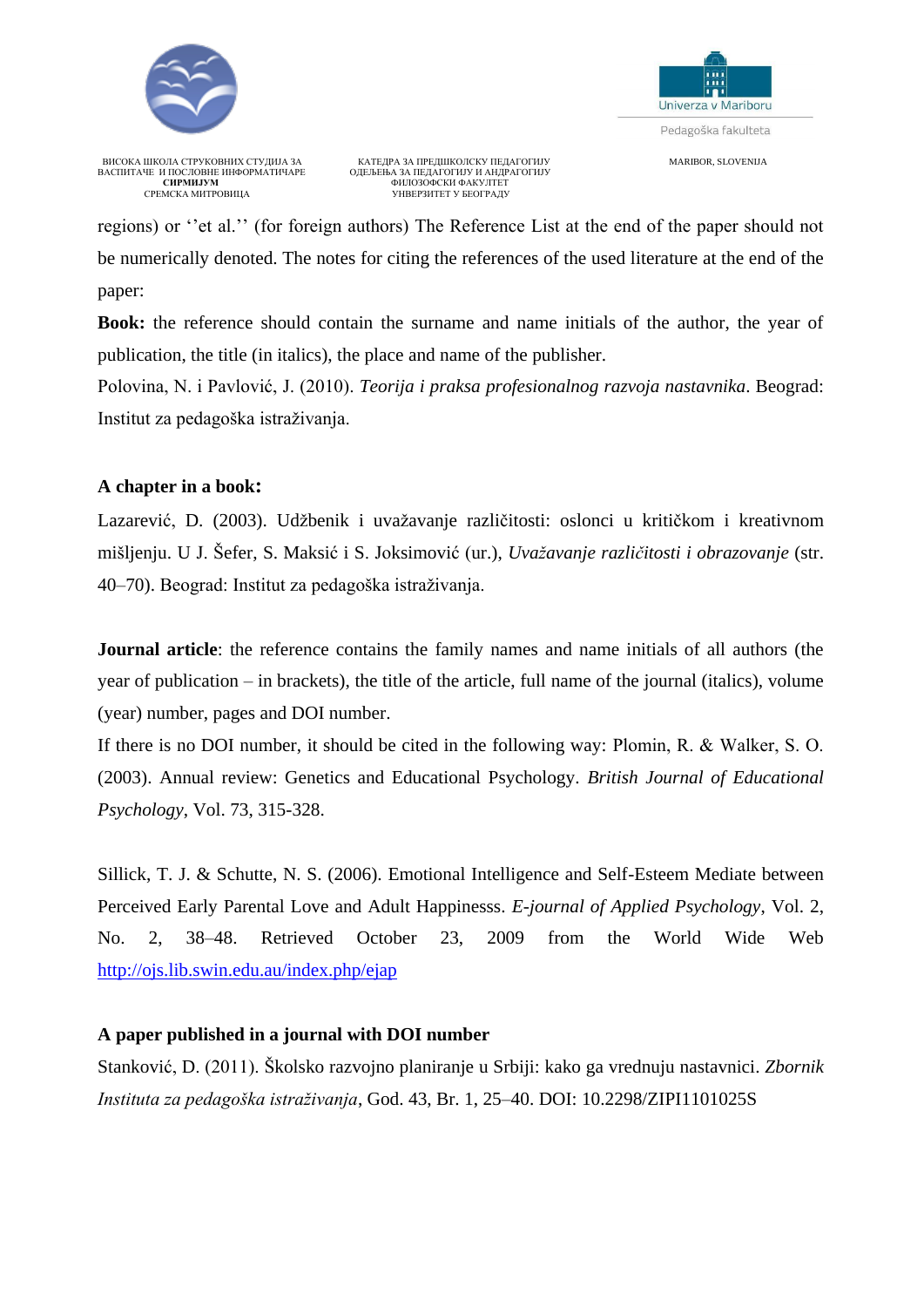



ВИСОКА ШКОЛА СТРУКОВНИХ СТУДИЈА ЗА КАТЕДРА ЗА ПРЕДШКОЛСКУ ПЕДАГОГИЈУ МАКО МАRIBOR, SLOVENIJA<br>ВАСПИТАЧЕ И ПОСЛОВНЕ ИНФОРМАТИЧАРЕ ОДЕЉЕЊА ЗА ПЕДАГОГИЈУ И АНДРАГОГИЈУ ВАСПИТАЧЕ И ПОСЛОВНЕ ИНФОРМАТИЧАРЕ ОДЕЉЕЊА ЗА ПЕДАГОГИЈУ И АНДРАГОГИЈУ **СИРМИЈУМ** ФИЛОЗОФСКИ ФАКУЛТЕТ СРЕМСКА МИТРОВИЦА УНВЕРЗИТЕТ У БЕОГРАДУ

### **A paper with more than two authors published in a journal**

Lazarević, D., Radisavljević Janić, S., Milanović, I. i Lazarević, Lj. B. (2011). Physical Self-Concept of Normal-Weight and Overweight Adolescents: Gender Specificities. *Zbornik Instituta za pedagoška istraživanja*, God. 43, Br. 2, 347–365.

**Thematic Proceedings:** the reference should contain the surname and name initials of the author, the title of the chapter, initials and surnames of all editors, book title (italics), the first and the last page of the chapter (in brackets), place and publisher. Scientific meetings and conferences – the papers published in full: the reference should contain the author's surname and name initials, the year of publication, the title of the article, initials and surnames of all editors, the title of the publication, the note: published in full; the name and time of the meeting, the first and the last page of the article, the place of publication and the name of the institution – the organizer of the meeting/conference.

Radišić, J. & Baucal, A. (2012). The Language Teacher – Detailed Analysis of Practice. In A. Baucal & J. Radišić (Eds.), *Patchwork*: *Learning Diversities*: *Conference Proceedings*, Full Papers, August 30th – September 1st 2012, Belgrade (pp. 149–163). Belgrade: Institute of Psychology

**Web documents**: the Reference contains the name of the author, the title of the document (italics), the date when the site was visited, web address.

Degelman, D.: АPA Style Essentials. Retrived Маy 18, 2000 from the World Wide Web [http://www.vanguard.edu/psychology/apa.](http://www.vanguard.edu/psychology/apa)

**Master and doctoral thesis:** the reference should contain the name of the author, the title of the document (in the brackets it should be written if it is master or doctoral thesis), place and publisher.

Mijailović, G. (2010). *Simbolička igra u dečjem vrtiću* (doktorska disertacija). Beograd: Filozofski fakultet.

**Unpublished master and doctoral theses:** the reference should contain the name of the author, the title of the document (italics) and the note: doctoral, master thesis, place, and institution.